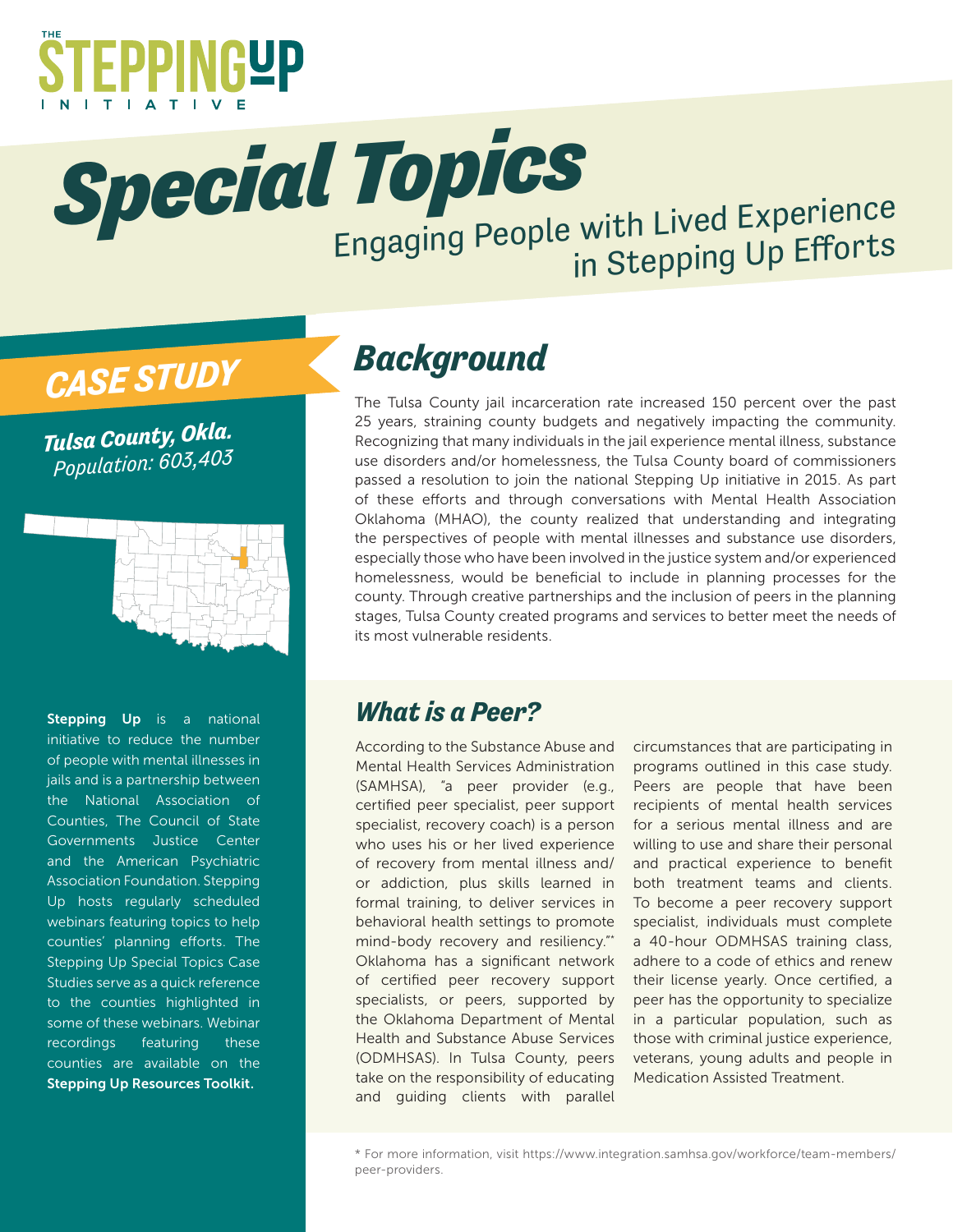#### *Engaging Peers in All Sectors*

Tulsa County, in partnership with MHAO, the City of Tulsa and ODMHSAS, offers a range of programs and services that utilize peers to better engage people with mental illnesses.

- The City of Tulsa Municipal Special Services Docket connects individuals with mental illnesses, co-occurring substance use disorders and/or experiences of homelessness to behavioral health services, employment and housing providers over a period of six months. Upon completion of the docket, charges, fees and fines are dismissed. Peers play a critical role in the operation of the docket, as they are enlisted to conduct initial screenings, provide ongoing navigation and attend monthly court hearings with clients for emotional support. The court docket serves about 150 individuals annually.
- Funded through ODMHSAS as part of the state safety network of behavioral health services, two Community Mental Health Centers (CMHCs) operate in Tulsa County: Family and Children's Services and Counseling and Recovery Services. Each CMHC provides peer services that offer a safe space for individuals with co-occurring mental illnesses and substance use disorders, including those who are involved in the justice system. Peers work to make clients feel welcome and use their personal experience to guide clients through services and resources that are available in the community. Peers also acts as mediators to facilitate productive conversations between clients and treatment staff.
- Programs of Assertive Community Treatment (PACT) is an evidence-based service delivery model providing intensive, outreach-oriented mental health services for people with the most severe mental illnesses. Using a 24/7 team approach, PACT delivers comprehensive community treatment, rehabilitation and support services to clients in their homes, at work and in community settings. Building community supports such as PACT and other non-traditional programs of care allows an individual, who otherwise may be subjected to multiple hospital visits or jail, the ability to address the demands of their illness while remaining in the community. The program is intended to assist clients with basic needs, increase compliance with medication regimens, address any co-occurring substance abuse treatment needs, help clients train for and find employment and improve their ability to live with independence and dignity. Peers assist with guidance to PACT staff on how to provide courteous, helpful and respectful services to clients during intake. Currently, there are three PACT teams in Tulsa.

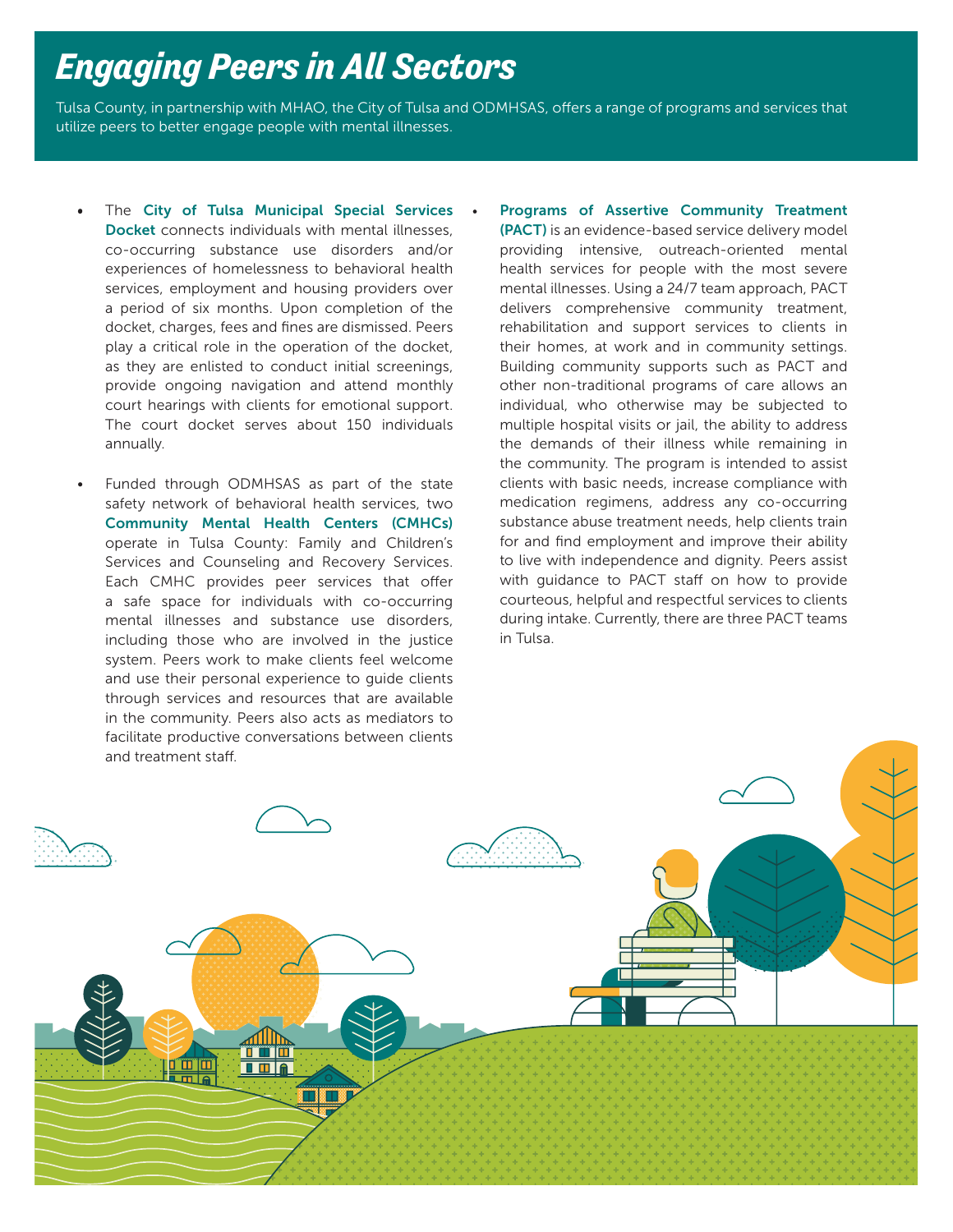- The Peer-run Drop-in Center, Denver House, is operated by MHAO and utilizes peers to help clients navigate through housing services, employment opportunities, healthcare needs, mental health screenings and substance abuse treatment groups. All services are nonclinical and voluntary, and the center serves more than 1,000 individuals monthly.
- The Tulsa Sobering Center, a partnership of the city and 12&12 Inc.—a comprehensive community addiction recovery center for adults—offers a clean and safe place for law enforcement officers to take individuals detained for public intoxication, who have not committed any other crimes, to stay for a 10-hour period. The center is staffed with peers to encourage clients to participate in detox and other treatment opportunities.
	- The county's Re-entry Intensive Care Coordination Teams (RICCT) are funded by ODMHSAS and are a collaboration among ODMHSAS, the Oklahoma Department of Corrections and community-based treatment agencies. RICCT teams are designed to transition individuals with serious mental illnesses and co-occurring substance use disorders from prisons to mental health and substance abuse treatment services, as well as to provide support in the community related to housing, medical care, vocational opportunities and various community resources. This community intervention is critical in order to reduce recidivism of these individuals and ensure that they receive appropriate treatment such as psychiatric medications and support while living in the community. The RICCT teams serve individuals beginning with outreach in the prisons and then through intensive specialized case management following their release to Tulsa County. RICCT staff collaborate with ODMHSAS discharge planners, facility Mental Health Treatment Teams, probation officers and clients to help ensure optimal success. There are

two RICCT programs in Tulsa County located in Family and Children's Services. Peers assist with providing transportation to and from court or services; offer support, guidance and perspective; and help create recovery plans with staff members.

- **Operation Direct and Connect** is an annual program operated by the Tulsa Police Department in coordination with community partners to conduct outreach to people who experience chronic homelessness and educate them on behaviors that generate calls to law enforcement, opportunities to connect to same day mental health treatment or detox services and information on outstanding municipal warrants, including connections to a municipal diversionary court. Peers work on teams with police to conduct outreach and connect individuals to services.
- A Better Way was created as an opportunity for people experiencing homelessness to earn a day's worth of income by completing daily work projects, such as community beautification assignments, as an alternative to panhandling. Funded by the City of Tulsa and Tulsa Area United Way, and operated by MHAO, a Better Way incorporates peers to offer connections to services in the community such as housing, mental health and substance abuse treatment, as well as more sustainable employment opportunities.
- The Transitional Employment program prepares individuals who have mental illnesses and criminal records for the competitive job market and other employment services. Participants are identified while involved in diversion programs. The role of the peer in this program is to use his or her own lived experience to connect with program participants, inspire hope and provide a positive role model during their journey to recovery.

## *Peers Influencing Local Action*

Peers play an integral role in community planning processes in Tulsa County by offering insight to help the county—and the city and state—create programs and services that are responsive, respectful and effective to address the complex needs of vulnerable residents. Inclusion in these processes can also promote buy-in among individuals with mental illnesses who have been involved in the homelessness or justice systems.

A key part of the county's success is attributed to its ability to break down language barriers between stakeholders, peers and advocates through the utilization of shared terms, which has helped partners communicate and coordinate their efforts better. Peers also contribute their experiences to inform the research and planning process for local policy. For example, peers met with health experts to create the Tulsa Mental Health Plan, which outlines a 10-year strategy to improve the mental health care system for county residents. In addition, peers are involved in Crisis Intervention Team (CIT) training, a statewide law enforcement training curriculum offered by ODMHSAS, which helps prepare officers to better identify people experiencing a mental health crisis and connect them to services rather than jail when appropriate. Local leaders strive to continue including the perspectives of some of the county's most vulnerable residents in advocacy work and related efforts.